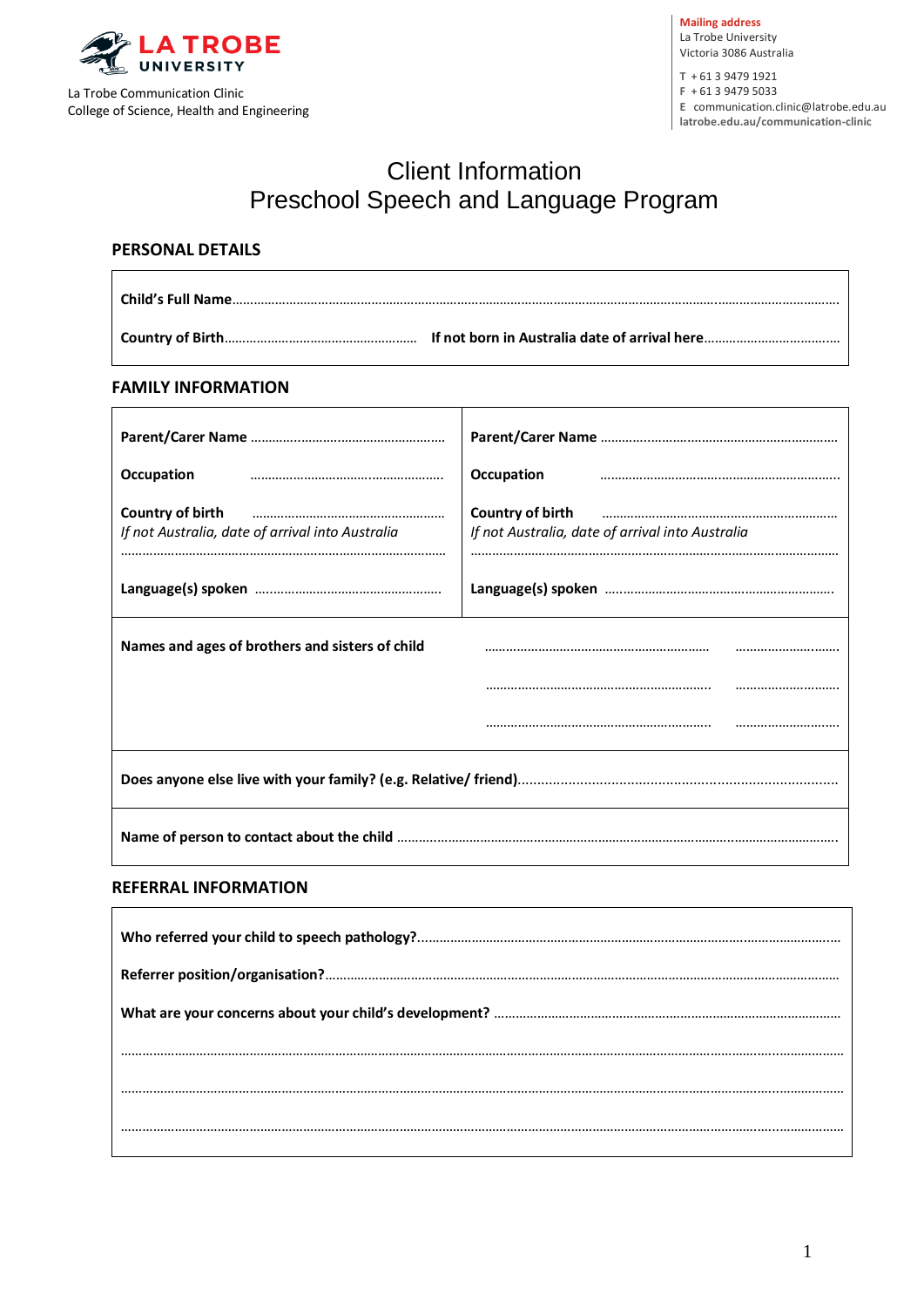

### **SERVICES INVOLVED IN YOUR CHILD'S CARE**

**Is your child waiting for / receiving any other speech pathology or developmental service(s) e.g. Early Childhood Intervention Services (ECIS), private speech pathology or community health services? If yes please list.**

……………………………………………………………………………………………………………………………………………………………………………..

**Is your child eligible for / or have you applied for National Disability Insurance Scheme (NDIS) funding?** 

**Yes No (please circle)**

#### **Please provide detail of services where applicable:**

| <b>Setting</b>                  | <b>Centre</b> | <b>Name of Teacher</b> | Phone | Days/hours attended |
|---------------------------------|---------------|------------------------|-------|---------------------|
| <b>Childcare/Family</b>         |               |                        |       |                     |
| day care                        |               |                        |       |                     |
| 3yr old kinder                  |               |                        |       |                     |
| 4 year old kinder               |               |                        |       |                     |
| 4 year old kinder<br>(repeated) |               |                        |       |                     |
| Other (e.g. school)             |               |                        |       |                     |

**Proposed centre or school for your child next year**?.....................................................................................................

**Please provide details of specialists that your child currently visits or has visited and attach any relevant reports.** 

| <b>Specialist</b>                                         | <b>Name</b> | <b>Agency &amp; contact details</b> | Date last seen | Report<br>available? |
|-----------------------------------------------------------|-------------|-------------------------------------|----------------|----------------------|
| Local Dr / or GP                                          |             |                                     |                |                      |
| Paediatrician                                             |             |                                     |                |                      |
| <b>Maternal and Child</b><br><b>Health Nurse</b>          |             |                                     |                |                      |
| <b>Speech Pathologist</b>                                 |             |                                     |                |                      |
| Other e.g. Occupational<br><b>Therapist, Psychologist</b> |             |                                     |                |                      |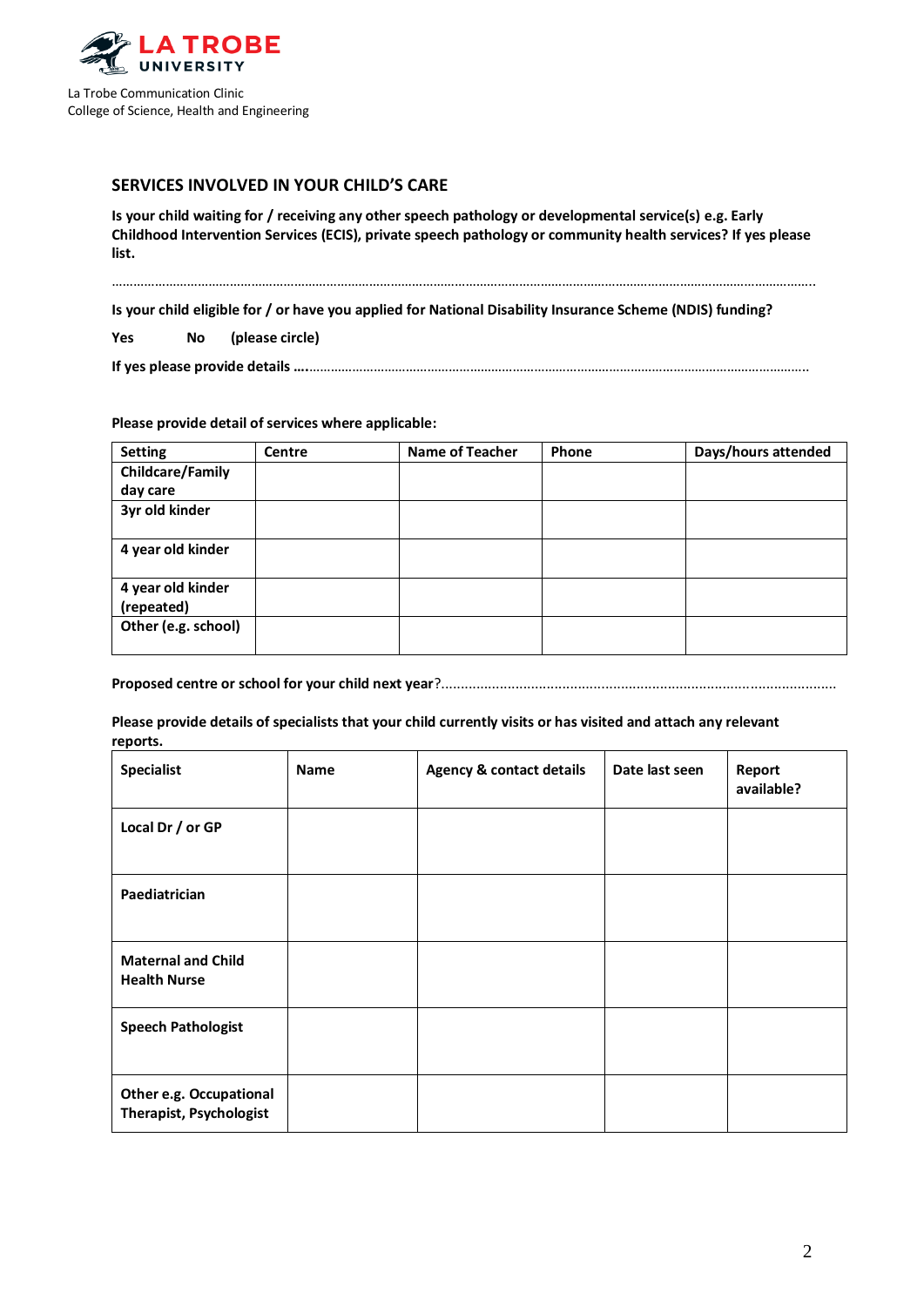

## **DEVELOPMENTAL AND MEDICAL HISTORY**

| <b>Pregnancy and Birth</b>                                                                                           |                  |                    |    |                                         |
|----------------------------------------------------------------------------------------------------------------------|------------------|--------------------|----|-----------------------------------------|
| Birth Weight                                                                                                         | <b>Full term</b> | <b>Yes</b>         | No | (please circle)                         |
| Were there any problems associated with your pregnancy or child's birth?                                             |                  |                    |    |                                         |
|                                                                                                                      |                  |                    |    |                                         |
|                                                                                                                      |                  |                    |    |                                         |
|                                                                                                                      |                  |                    |    |                                         |
| Did you or the mother experience any difficulties following the birth or in following months? Yes<br>(please circle) |                  |                    |    | No                                      |
|                                                                                                                      |                  |                    |    |                                         |
|                                                                                                                      |                  |                    |    |                                         |
|                                                                                                                      |                  |                    |    |                                         |
| <b>General health</b>                                                                                                |                  |                    |    |                                         |
|                                                                                                                      |                  |                    |    |                                         |
|                                                                                                                      |                  |                    |    |                                         |
|                                                                                                                      |                  |                    |    |                                         |
|                                                                                                                      |                  |                    |    |                                         |
|                                                                                                                      |                  |                    |    |                                         |
|                                                                                                                      |                  |                    |    |                                         |
|                                                                                                                      |                  |                    |    |                                         |
| Has your child's vision been tested? Yes                                                                             |                  | No (please circle) |    |                                         |
|                                                                                                                      |                  |                    |    |                                         |
|                                                                                                                      |                  |                    |    |                                         |
| Has your child's hearing been tested?                                                                                | <b>Yes</b>       | No.                |    | (please circle)                         |
|                                                                                                                      |                  |                    |    | Where ……………………………………………………………………………………… |
|                                                                                                                      |                  |                    |    |                                         |
|                                                                                                                      |                  |                    |    |                                         |
|                                                                                                                      |                  |                    |    |                                         |
| Did/Does your child have grommets?                                                                                   | Yes              | No                 |    | (please circle)                         |
|                                                                                                                      |                  |                    |    |                                         |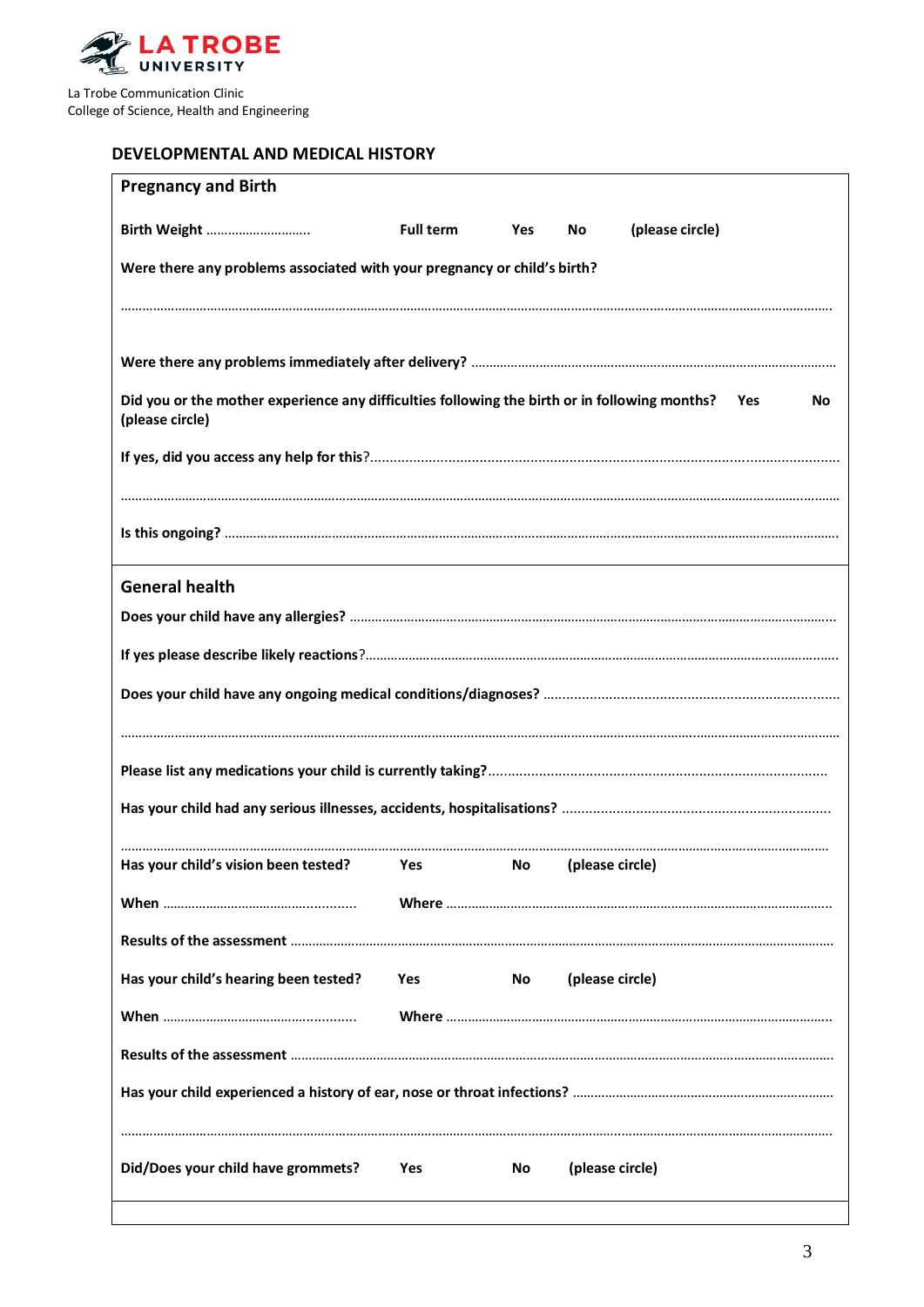

| Developmental milestones and current skills                                                  |
|----------------------------------------------------------------------------------------------|
| <b>Motor skills</b>                                                                          |
| Please indicate the approximate age at which your child achieved the following               |
| Sitting                                                                                      |
| Please indicate any concerns with gross motor skills such as running, jumping, riding a bike |
|                                                                                              |
| Please indicate any concerns with fine motor skills such as drawing, writing letters         |
|                                                                                              |
| <b>Eating and drinking</b>                                                                   |
| Has your child ever had sucking, chewing, swallowing or feeding problems? Yes<br>No          |
| Does your child self-feed?<br>Yes<br>No                                                      |
| Is your child a fussy eater?<br><b>Yes</b><br>No                                             |
| Does your child eat a range of food textures, colours, tastes and temperatures? Yes<br>No    |
| If no, please give example of current diet below.                                            |
|                                                                                              |
|                                                                                              |
| Toileting/self-care                                                                          |
| Is your child toilet trained?<br>Yes<br>No                                                   |
| If yes, at what age were they:                                                               |
|                                                                                              |
| Any concerns or difficulties with toilet training currently or in the past?                  |
|                                                                                              |
|                                                                                              |
| <b>Sleep</b>                                                                                 |
| Does your child sleep during the day?<br>No<br>Yes                                           |
| Does your child need assistance to settle self to sleep at night?<br>Yes<br>No               |
|                                                                                              |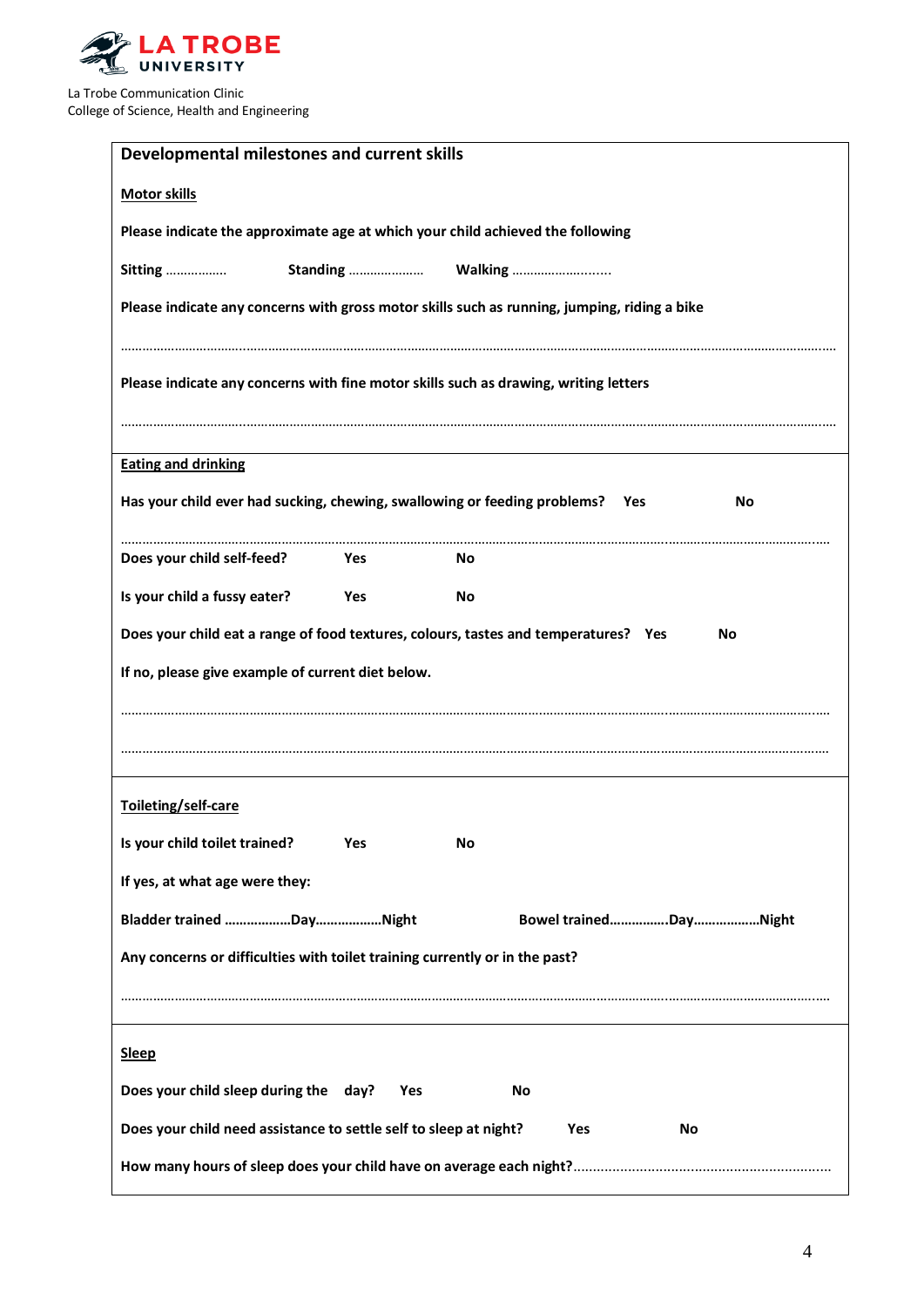

## **SPEECH AND LANGUAGE**

| Is there any family history of speech, language or learning difficulties? Please describe                                                                                           |
|-------------------------------------------------------------------------------------------------------------------------------------------------------------------------------------|
|                                                                                                                                                                                     |
| At what age did your child achieve the following communication milestones?                                                                                                          |
| Single words  Linked words<br>Babbling                                                                                                                                              |
| <b>Speech</b>                                                                                                                                                                       |
| Do you understand your child's speech?<br>(please circle below)                                                                                                                     |
| All of the time<br>Most of the time<br>About half the time<br>Less than 30% of the time                                                                                             |
| Are there any particular errors/patterns you are aware of? E.g. says k as t, bish for fish                                                                                          |
|                                                                                                                                                                                     |
|                                                                                                                                                                                     |
| <b>Language</b>                                                                                                                                                                     |
| Do you have concerns about your child's comprehension?<br>(Does your child follow instructions accurately, answer your questions appropriately, or sometimes<br>misunderstand you?) |
|                                                                                                                                                                                     |
| How many words does your child say? E.g. less than 20, more than 50, greater than 200<br>Please provide a list if less than 50                                                      |
| How many words are in your child's sentences? Do they seem well ordered and make sense?                                                                                             |
|                                                                                                                                                                                     |
| Do you have to "listen hard" to make sense of what your child is trying to tell you?<br>Are answers vague/lacking specific words/content?                                           |
|                                                                                                                                                                                     |
| Do other people e.g. family members, teachers or peers have difficulty understanding you child?                                                                                     |